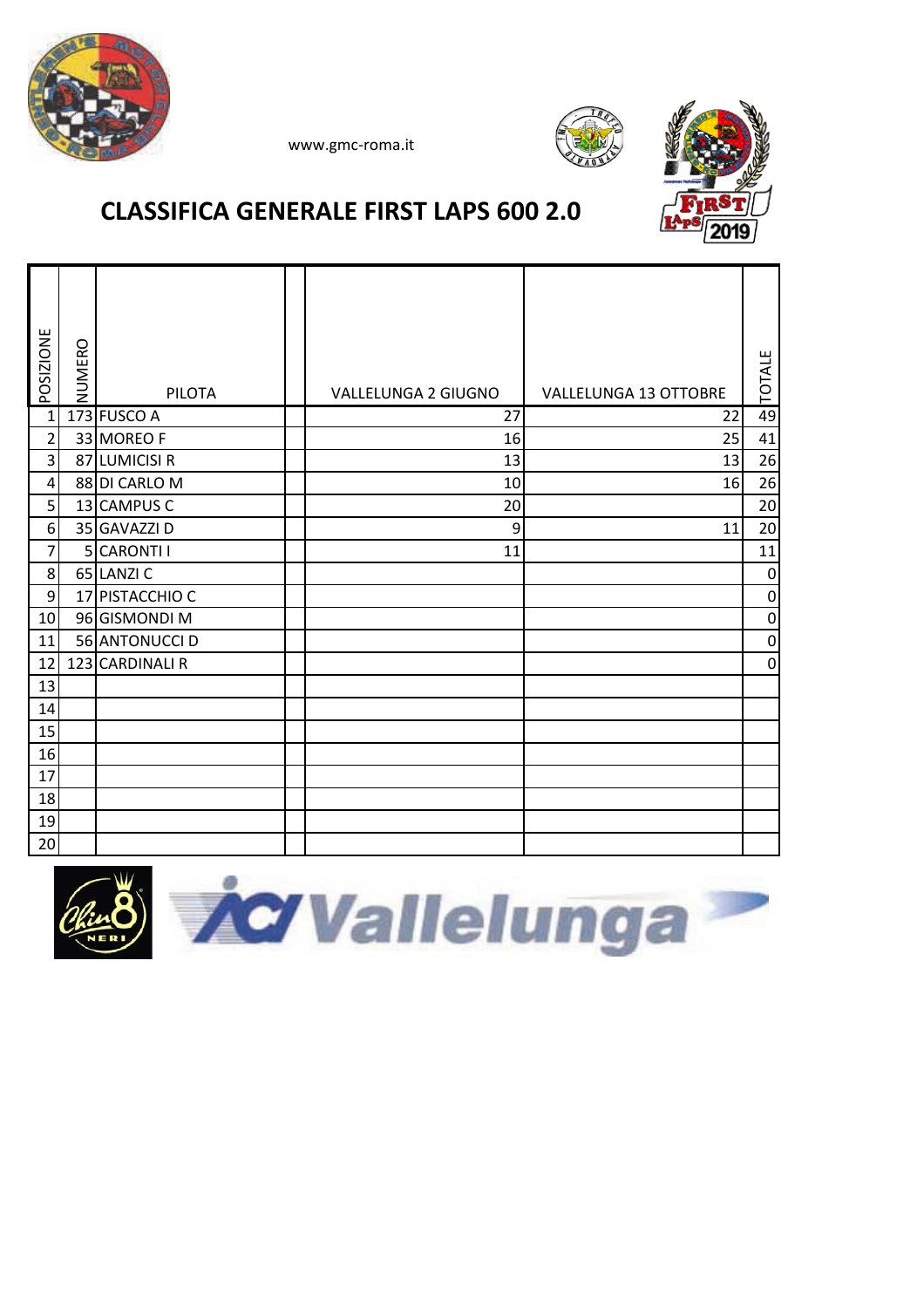





## **CLASSIFICA UNDER 35 FIRST LAPS 600 2.0**

| POSIZIONE        | NUMERO | <b>PILOTA</b>   | VALLELUNGA 2 GIUGNO | VALLELUNGA 13 OTTOBRE | <b>TOTALE</b>    |
|------------------|--------|-----------------|---------------------|-----------------------|------------------|
| $\overline{1}$   |        | 33 MOREO F      | 20                  | 25                    | 45               |
| $\overline{2}$   |        | 87 LUMICISI R   | 16                  | 20                    | 36               |
| 3                |        | 35 GAVAZZI D    | 13                  | 16                    | 29               |
| $\overline{4}$   |        | 13 CAMPUS C     | 25                  |                       | 25               |
| 5                |        | 65 LANZIC       | $\mathbf 0$         |                       | $\mathbf 0$      |
| $\boldsymbol{6}$ |        | 17 PISTACCHIO C | $\boldsymbol{0}$    |                       | $\boldsymbol{0}$ |
| 7                |        | 56 ANTONUCCI D  | $\mathbf 0$         |                       | $\pmb{0}$        |
| 8                |        | 123 CARDINALI R | 0                   |                       | $\pmb{0}$        |
| 9                |        |                 |                     |                       |                  |
| 10               |        |                 |                     |                       |                  |
| 11               |        |                 |                     |                       |                  |
| 12               |        |                 |                     |                       |                  |
| 13               |        |                 |                     |                       |                  |
| 14               |        |                 |                     |                       |                  |
| 15               |        |                 |                     |                       |                  |
| 16               |        |                 |                     |                       |                  |
| 17               |        |                 |                     |                       |                  |
| 18               |        |                 |                     |                       |                  |
| 19               |        |                 |                     |                       |                  |
| 20               |        |                 |                     |                       |                  |



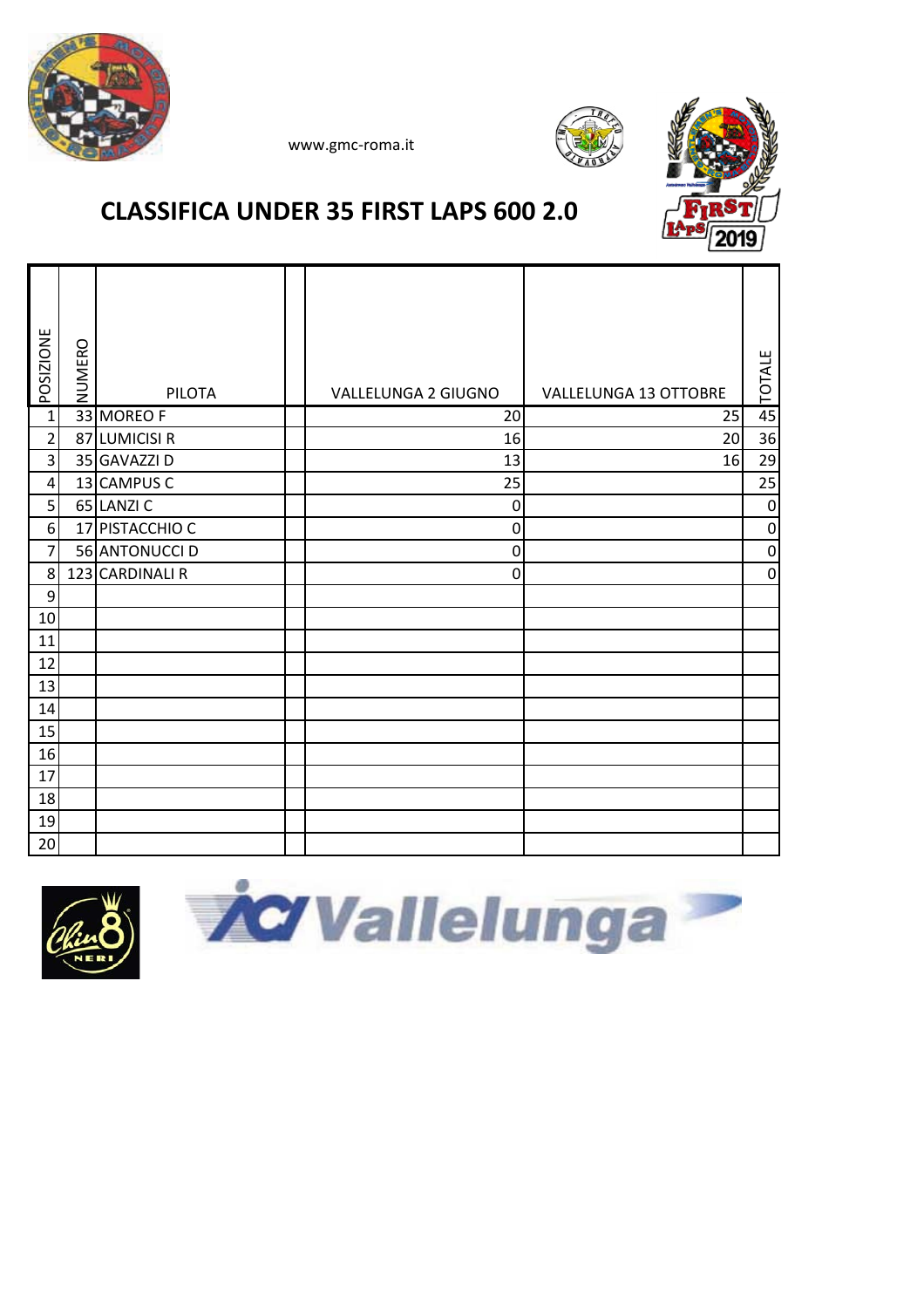





### **CLASSIFICA OVER 35 FIRST LAPS 600 2.0**

| <b>POSIZIONE</b> | NUMERO | <b>PILOTA</b>        | VALLELUNGA 2 GIUGNO | VALLELUNGA 13 OTTOBRE | <b>TOTALE</b> |
|------------------|--------|----------------------|---------------------|-----------------------|---------------|
| $\overline{1}$   |        | 173 FUSCO ALBERTO    | $\overline{25}$     | $\overline{25}$       | 50            |
| $\mathbf 2$      |        | 88 DI CARLO MAURIZIO | 16                  | 20                    | 36            |
| 3                |        | 5 CARONTI IVANO      | 20                  |                       | 20            |
| 4                |        | 96 GISMONDI MARCO    | $\boldsymbol{0}$    |                       | $\mathbf 0$   |
| 5                |        |                      |                     |                       |               |
| $\boldsymbol{6}$ |        |                      |                     |                       |               |
| $\overline{7}$   |        |                      |                     |                       |               |
| $\bf 8$          |        |                      |                     |                       |               |
| 9                |        |                      |                     |                       |               |
| 10               |        |                      |                     |                       |               |
| 11               |        |                      |                     |                       |               |
| 12               |        |                      |                     |                       |               |
| 13               |        |                      |                     |                       |               |
| 14               |        |                      |                     |                       |               |
| 15               |        |                      |                     |                       |               |
| 16               |        |                      |                     |                       |               |
| 17               |        |                      |                     |                       |               |
| 18               |        |                      |                     |                       |               |
| 19               |        |                      |                     |                       |               |
| 20               |        |                      |                     |                       |               |

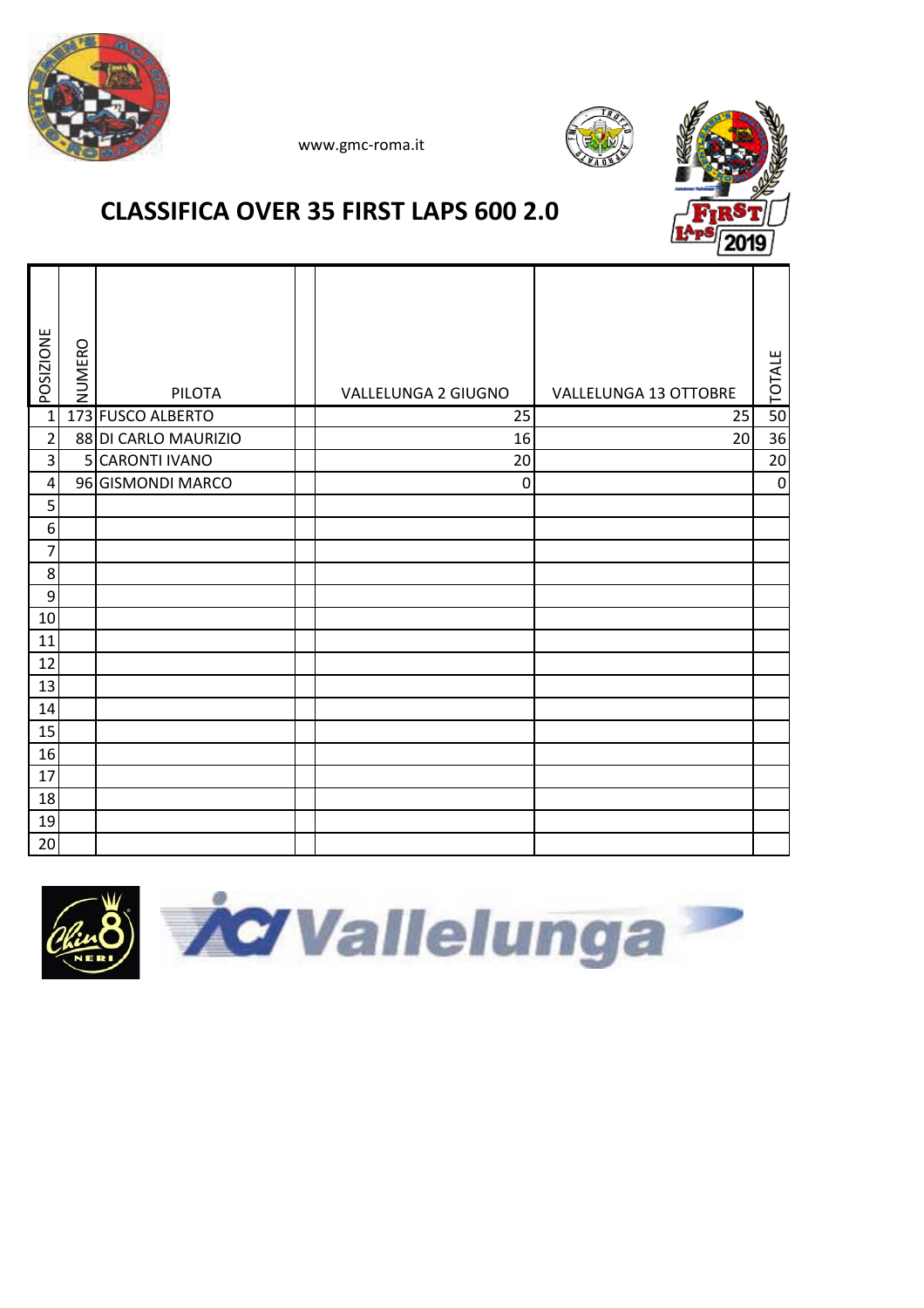





# **CLASSIFICA GENERALE FIRST LAPS SBK 2.0**

| <b>POSIZIONE</b>        | NUMERO | PILOTA           | VALLELUNGA 2 GIUGNO | VALLELUNGA 13 OTTOBRE | <b>TOTALE</b> |
|-------------------------|--------|------------------|---------------------|-----------------------|---------------|
| $\overline{1}$          |        | 41 IMBRUGLIA F   | $\overline{26}$     | $\overline{27}$       | 53            |
| $\overline{c}$          |        | 48 BONCOMPAGNI G | 21                  | 16                    | 37            |
| $\overline{\mathbf{3}}$ |        | 69 TOPPIS        | $\mathbf 0$         | 20                    | 20            |
| $\overline{\mathbf{r}}$ |        | 34 ROMIL         | $\mathbf 0$         |                       | $\pmb{0}$     |
| 5                       |        |                  |                     |                       |               |
| $\boldsymbol{6}$        |        |                  |                     |                       |               |
| $\overline{7}$          |        |                  |                     |                       |               |
| 8                       |        |                  |                     |                       |               |
| $\boldsymbol{9}$        |        |                  |                     |                       |               |
| 10                      |        |                  |                     |                       |               |
| 11                      |        |                  |                     |                       |               |
| 12                      |        |                  |                     |                       |               |
| 13                      |        |                  |                     |                       |               |
| 14                      |        |                  |                     |                       |               |
| 15                      |        |                  |                     |                       |               |
| 16                      |        |                  |                     |                       |               |
| 17                      |        |                  |                     |                       |               |
| 18                      |        |                  |                     |                       |               |
| 19                      |        |                  |                     |                       |               |
| 20                      |        |                  |                     |                       |               |



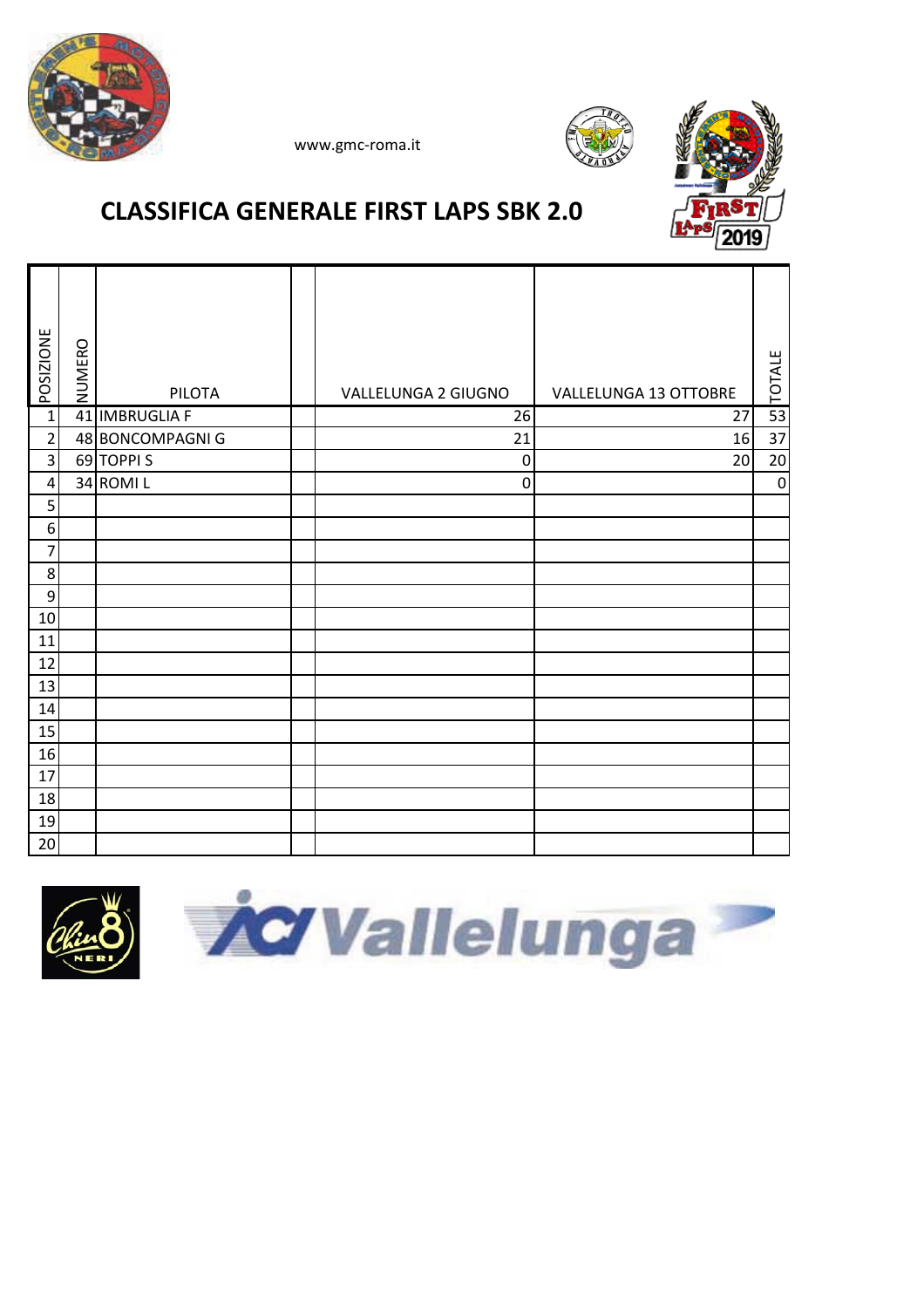





## **CLASSIFICA UNDER 35 FIRST LAPS SBK 2.0**

| POSIZIONE        | NUMERO | PILOTA | VALLELUNGA 2 GIUGNO | VALLELUNGA 13 OTTOBRE | <b>TOTALE</b> |
|------------------|--------|--------|---------------------|-----------------------|---------------|
| $\mathbf 1$      |        |        |                     |                       |               |
| $\mathbf 2$      |        |        |                     |                       |               |
| 3                |        |        |                     |                       |               |
| 4                |        |        |                     |                       |               |
| 5                |        |        |                     |                       |               |
| 6                |        |        |                     |                       |               |
| 7                |        |        |                     |                       |               |
| 8                |        |        |                     |                       |               |
| $\boldsymbol{9}$ |        |        |                     |                       |               |
| 10               |        |        |                     |                       |               |
| 11               |        |        |                     |                       |               |
| 12               |        |        |                     |                       |               |
| 13               |        |        |                     |                       |               |
| 14               |        |        |                     |                       |               |
| 15               |        |        |                     |                       |               |
| 16               |        |        |                     |                       |               |
| 17               |        |        |                     |                       |               |
| 18               |        |        |                     |                       |               |
| 19               |        |        |                     |                       |               |
| 20               |        |        |                     |                       |               |